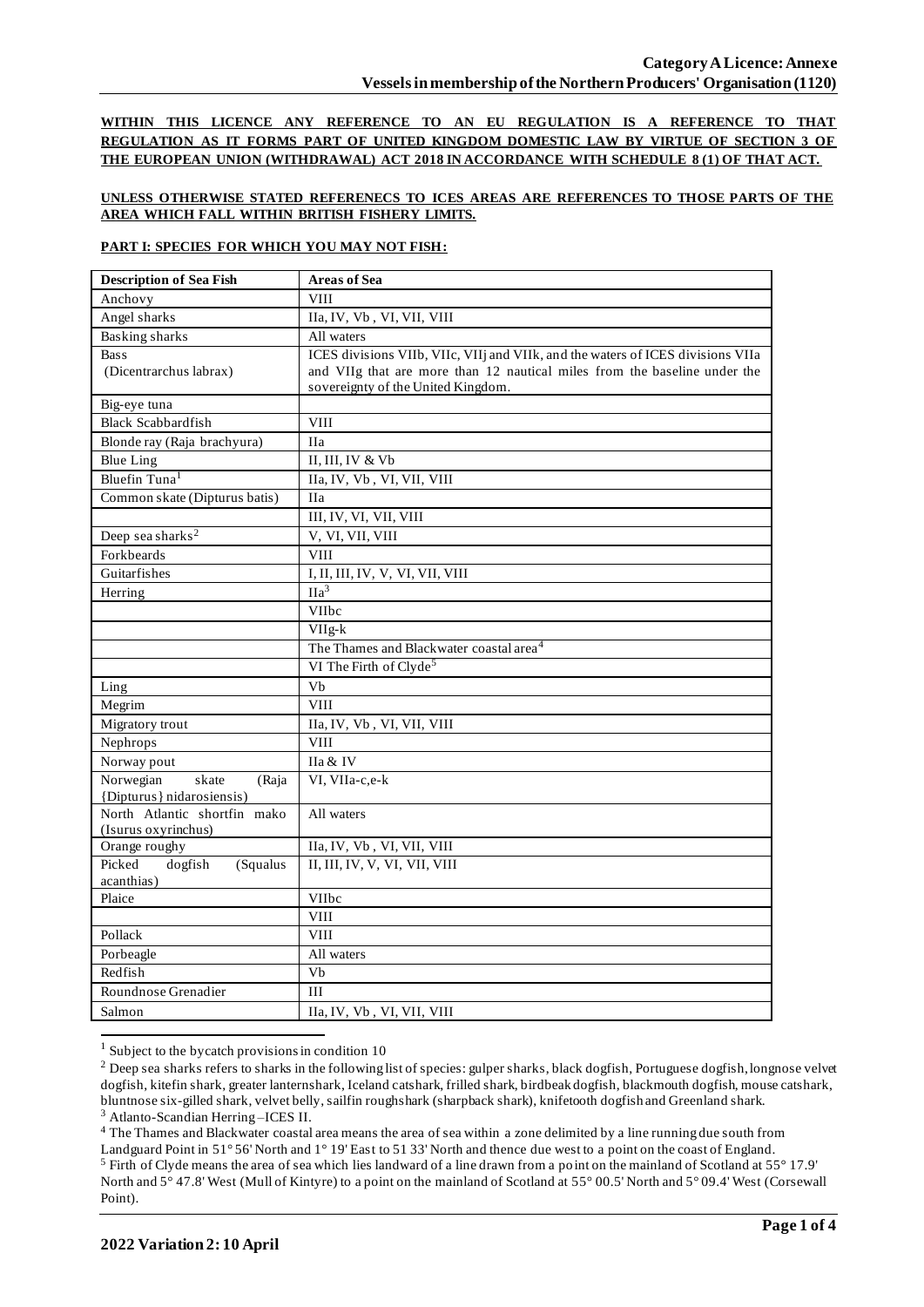## **Category ALicence: Annexe Vesselsin membership of the Northern Producers' Organisation (1120)**

| Sandeels                                               | Scottish Inshore Waters <sup>6</sup>         |  |  |  |
|--------------------------------------------------------|----------------------------------------------|--|--|--|
| Skates and Rays                                        | <b>VIII</b>                                  |  |  |  |
| Small-eyed<br>(Raja<br>ray<br>microocellata)           | IIa, IV, VIa, VIb, VIIa-c, VIIe and VIIh-k   |  |  |  |
| <b>Smooth</b><br>lanternshark<br>(Etmopterus pusillus) | IIa, IV                                      |  |  |  |
|                                                        | I, V, VI, VII, VIII                          |  |  |  |
| Sole                                                   | <b>VIIbc</b>                                 |  |  |  |
|                                                        | <b>VIII</b>                                  |  |  |  |
| Starry Ray (Amblyraja radiata)                         | IIa, IIIa, IV, VIId                          |  |  |  |
| Thornback ray (Raja clavata)                           | <b>IIIa</b>                                  |  |  |  |
| Tope shark (Galeorhinus galeus)                        | When taken with longlines in IIa, IV; and in |  |  |  |
|                                                        | I, V, VI, VII, VIII                          |  |  |  |
| Undulate Ray (Raja undulata)                           | VI                                           |  |  |  |
| White sharks                                           | IIa, IV, Vb, VI, VII, VIII                   |  |  |  |
| White Skate (Rostroraja alba)                          | VI, VII, VIII                                |  |  |  |
| Whiting                                                | <b>VIII</b>                                  |  |  |  |

# **SPECIES FOR WHICH YOU MAY NOT FISH CONTINUED**

| <b>SPECIES</b>              | <b>SEA AREAS</b>                           |
|-----------------------------|--------------------------------------------|
| <b>Blue Whiting</b>         | IIa, IV, Vb, VI, VII, VIIIabde,            |
| Boarfish (Capros aper)      | VI, VII, VIII                              |
| <b>Greater Silver Smelt</b> | $\rm I Ia$                                 |
| Herring                     | IVa,b                                      |
|                             | VIId; IVc                                  |
|                             | Vb, VIb and VIaN                           |
|                             | VIIa                                       |
|                             | VIIe,f                                     |
|                             | $VIIg-k$                                   |
| Horse Mackerel              | IVb, IVc and VIId                          |
|                             | IIa, IVa, VI, VIIa-c, VIIe-k, VIIIabde, Vb |
| Mackerel                    | IIIa & IV, IIa, IIIb, c, d                 |
| Sprats                      | IIa and IV                                 |
|                             | VIId,e                                     |

## **PART II: QUOTA LIMITATIONS OF TAC STOCKS**

#### **LICENCE HOLDERS ARE REMINDED THAT QUOTA LIMITS ARE IN LIVE WEIGHT.**

For the conversion factors that apply see the bottom of this Annexe.

**TAC SPECIES SEA AREA QUOTA LIMIT/ MONTH (UNLESS OTHERWISE STATED)**

<sup>&</sup>lt;sup>6</sup> "Scottish inshore waters" means the sea adjacent to the coast of Scotland and to the landward of a limit of 6 nautical miles from the baseline from which the territorial sea is measured, up to the mean high water mark of ordinary spring tides.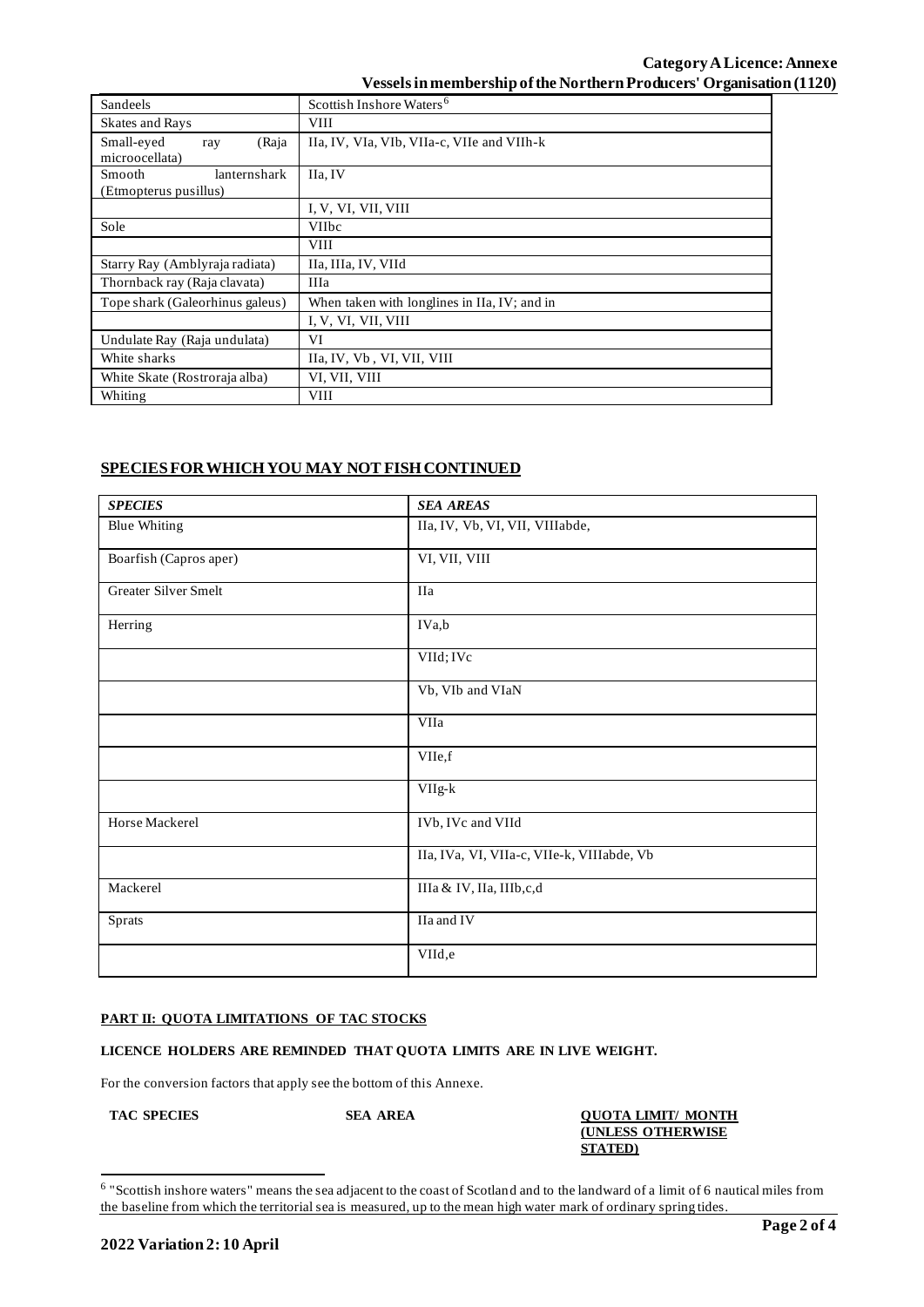| Ling                                | <b>IIa</b>            | $0.1$ tonnes per trip |
|-------------------------------------|-----------------------|-----------------------|
| Tusk                                | <b>IIa</b>            | 0.1 tonnes per trip   |
| Blue Ling                           | IIa & IV              | 0.1 tonnes per trip   |
| Small-eyed ray (Raja microocellata) | $VIIf-g$              | 1.5 tonnes            |
|                                     |                       |                       |
| <b>DEEP-SEA SPECIES</b>             | <b>SEA AREA</b>       |                       |
|                                     |                       |                       |
| Alfonsinos                          | IV, Vb, VI, VII, VIII |                       |
| Black scabbardfish                  | IIa, IV               |                       |
| Forkbeards                          | IIa, IV               |                       |
| Red seabream                        | VI, VII, VIII         |                       |

A quota limitation of **100 kgs per fishing trip** will apply, either singly or collectively, to the above deep-sea stocks in the sea areas described.

|  | Live weight shall be calculated by multiplying landed weight by the conversion factors set out below. |
|--|-------------------------------------------------------------------------------------------------------|
|  |                                                                                                       |

| <b>Species</b>              | Code       | Gutted | Gutted &<br>Headed | Fillets | Parts            |
|-----------------------------|------------|--------|--------------------|---------|------------------|
| Anglerfish                  | ANF        | 1.22   | 3.0                |         | 3.0 <sup>7</sup> |
| <b>Bass</b>                 | <b>BSE</b> | 1.125  |                    | 2.7     |                  |
| <b>Blue Whiting</b>         | <b>WHB</b> | 1.15   |                    |         |                  |
| <b>Brill</b>                | <b>BLL</b> | 1.09   | 2.7                |         |                  |
| $\mathrm{Cod}$              | $\rm COD$  | 1.17   | 1.7                | 2.6     | 1.388            |
| Conger Eel                  | <b>COE</b> | 1.125  |                    | 2.7     |                  |
| Common Dab                  | <b>DAB</b> | 1.11   | 1.39               |         |                  |
| Common Sole                 | <b>SOL</b> | 1.04   |                    | 2.5     |                  |
| Flounder                    | <b>FLE</b> | 1.08   |                    | 2.7     | $1.39^{9}$       |
| Greenland Halibut GHL       |            | 1.08   |                    |         |                  |
| Halibut                     | <b>HAL</b> | 1.08   |                    | 2.7     |                  |
| Haddock                     | <b>HAD</b> | 1.17   | 1.46               | 2.6     |                  |
| Hake                        | <b>HKE</b> | 1.11   | 1.4                | 2.6     |                  |
| Herring                     | <b>HER</b> | 1.12   | 1.19               |         |                  |
| Horse Mackerel              | <b>JAX</b> | 1.08   |                    |         |                  |
| Lemon Sole                  | <b>LEM</b> | 1.05   |                    | 2.5     |                  |
| Ling                        | <b>LIN</b> | 1.14   | 1.32               | 2.64    | $2.8^{10}$       |
| Mackerel                    | MAC        | 1.09   |                    |         |                  |
| Megrims                     | LEZ        | 1.06   |                    | 2.5     |                  |
| Mullet                      | <b>MUL</b> | 1.125  |                    | 2.7     |                  |
| Nephrops                    | <b>NEP</b> |        |                    |         | $3.0^{6}$        |
| Plaice                      | <b>PLE</b> | 1.05   | 1.39               | 2.4     |                  |
| Pollack                     | POL        | 1.17   | 1.36               | 2.7     |                  |
| Redfish                     | <b>RED</b> | 1.19   |                    |         |                  |
| Red Mullet                  | <b>MUR</b> | 1.125  |                    | 2.7     |                  |
| Saithe                      | <b>POK</b> | 1.19   | 1.44               | 2.9     |                  |
| Skates & Rays <sup>11</sup> |            | 1.13   |                    |         | $2.09^{12}$      |
| Picked dogfish              | <b>DGS</b> | 1.35   |                    | 2.7     | $2.52^{8}$       |
| Tope                        | GAG        | 1.125  |                    |         |                  |
| Turbot                      | <b>TUR</b> | 1.09   |                    | 2.7     |                  |
| Tusk                        | <b>USK</b> | 1.14   |                    |         |                  |

<sup>7</sup> Tails

<sup>8</sup> Headed

<sup>9</sup> Gutted, headed and skinned

<sup>10</sup> Gutted and salted

 $11$  Species specific codes and ID guides are available from your local fisheries office

<sup>12</sup> Wings